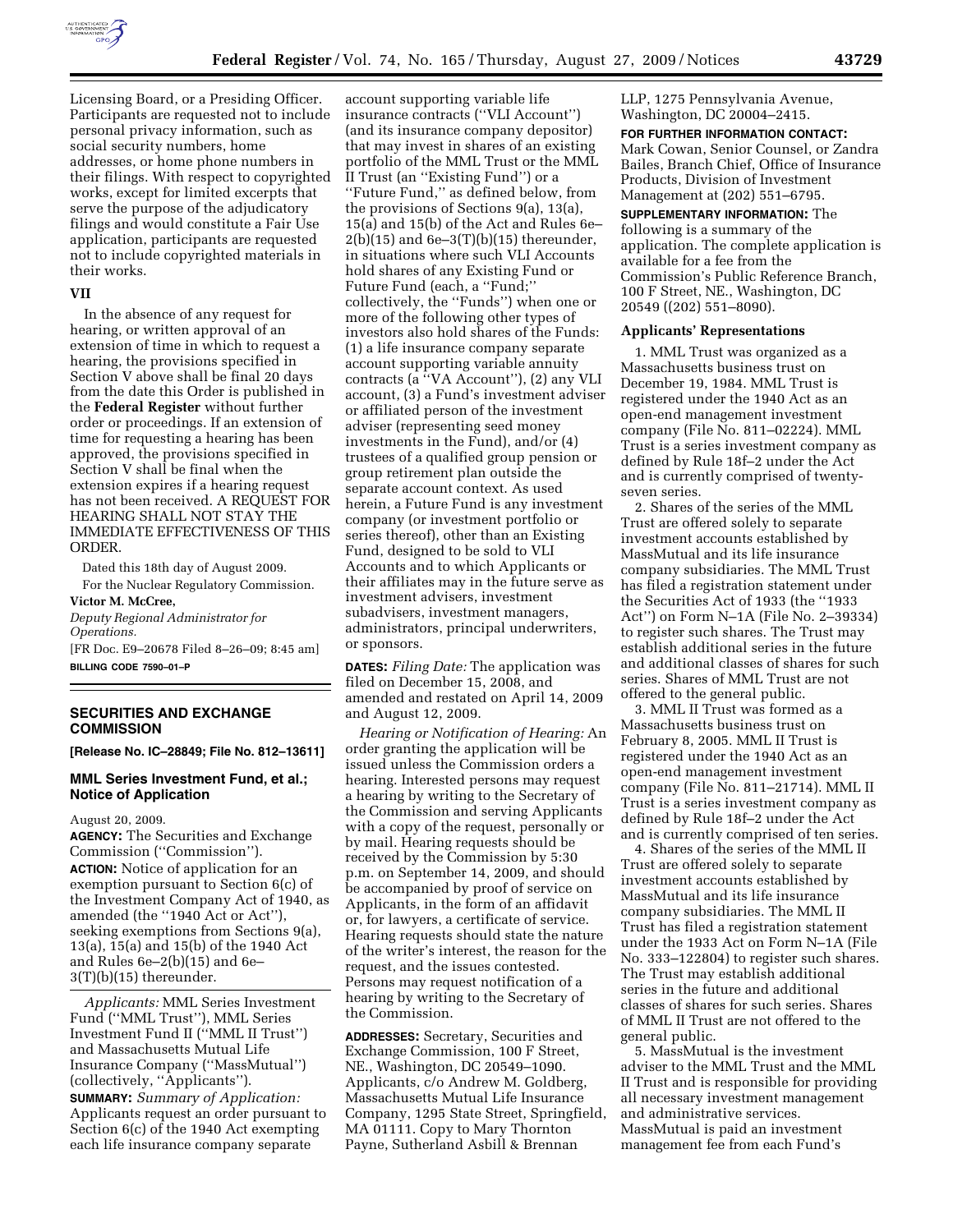average daily net assets. MassMutual contracts with subadvisers to help manage the Funds.

6. The Existing Funds and Future Funds may offer their shares to VLI and VA Accounts of various life insurance companies (''Participating Insurance Companies'') to serve as an investment medium to support variable life insurance contracts and variable annuity contracts (together, ''Variable Contracts'') issued through such accounts. Each VLI Account and VA Account is or will be established as a segregated asset account by a Participating Insurance Company pursuant to the insurance law of the insurance company's State of domicile. As such, the assets of each will be the property of the Participating Insurance Company, and that portion of the assets of such an Account equal to the reserves and other contract liabilities with respect to the Account will not be chargeable with liabilities arising out of any other business that the insurance company may conduct. The income, gains and losses, realized or unrealized from such an Account's assets will be credited to or charged against the Account without regard to other income, gains or losses of the Participating Insurance Company. If a VLI Account or VA Account is registered as an investment company, it will be a ''separate account'' as defined by Rule 0–1(e) (or any successor rule) under the 1940 Act and will be registered as a unit investment trust. For purposes of the Act, the Participating Insurance Company that establishes such a registered VLI Account or VA Account is the depositor and sponsor of the Account as those terms have been interpreted by the Commission with respect to variable life insurance and variable annuity separate accounts.

7. The Participating Insurance Companies are currently MassMutual and MassMutual's affiliated life insurance companies: C. M. Life Insurance Company, and MML Bay State Life Insurance Company. Various other life insurance companies that are not affiliated persons of MassMutual may be Participating Insurance Companies in the future. MassMutual is an affiliated person of the MML Trust and MML II Trust.

8. As described more fully below, the Funds will sell their shares to registered VLI and VA Accounts only if each Participating Insurance Company sponsoring such a VLI or VA Account enters into a participation agreement with the Fund. The participation agreements define or will define the relationship between each Fund and each Participating Insurance Company

and memorialize or will memorialize, among other matters, the fact that, except where the agreement specifically provides otherwise, the Participating Insurance Company will remain responsible for establishing and maintaining any VLI or VA Account covered by the agreement and for complying with all applicable requirements of State and Federal law pertaining to such accounts and to the sale and distribution of variable contracts issued through such accounts. The participation agreements also memorialize or will memorialize, among other matters, the fact that, with regard to compliance with Federal securities laws, unless the agreement specifically states otherwise, the Funds' obligations relate solely to offering and selling their shares to VLI and VA Accounts covered.

9. The use of a common management investment company (or investment portfolio thereof) as an investment medium for both VLI Accounts and VA Accounts of the same Participating Insurance Company, or of two or more insurance companies that are affiliated persons of each other, is referred to herein as ''mixed funding.'' The use of a common management investment company (or investment portfolio thereof) as an investment medium for VLI Accounts and/or VA Accounts of two or more Participating Insurance Companies that are not affiliated persons of each other, is referred to herein as ''shared funding.''

10. Applicants propose that each Existing Fund and any Future Fund may offer and sell its shares directly to a qualified group pension or group retirement plan (a ''Plan'' or ''Qualified Plan'') outside the separate account context. Federal tax law permits investment companies such as the Funds to increase their net assets by selling shares to Plans.

11. Plans may invest in shares of an investment company as the sole investment under the Plan, or as one of several investments. Plan participants may or may not be given an investment choice depending on the terms of the Plan itself. The trustees or other fiduciaries of a Plan may vote investment company shares held by the Plan in their own discretion or, if the applicable Plan so provides, vote such shares in accordance with instructions from participants in such Plans. Applicants have no control over whether trustees or other fiduciaries of Plans, rather than participants in the Plans, have the right to vote under any particular Plan. Each Plan must be administered in accordance with the terms of the Plan and as determined by its trustee or trustees.

12. Applicants propose that any Fund may also sell shares to its investment adviser. The Treasury Regulations permit such sales as long as the return on shares held by the adviser is computed in the same manner as shares held by VLI Accounts and VA Accounts, the adviser does not intend to sell the shares to the public, and sales to an investment adviser are only made in connection with the creation or management of the Fund for the purpose of providing seed money for the Fund.

13. The promulgation of Rules 6e–  $2(b)(15)$  and  $6e-3(T)(b)(15)$  preceded the issuance of the Treasury Regulations permitting the shares of Funds to be held by a Qualified Plan or an adviser for the Fund without adversely affecting the ability of the VLI Account to also hold shares. The use of a common management investment company (or investment portfolio thereof) as an investment medium for VLI Accounts, VA Accounts, investment advisers, and Qualified Plans is referred to herein as ''extended mixed funding.''

# **Applicants' Legal Analysis**

1. Section 9(a)(2) of the 1940 Act makes it unlawful for any company to serve as an investment adviser or principal underwriter of any investment company, including a unit investment trust, if an affiliated person of that company is subject to disqualification enumerated in Section 9(a)(1) or (2) of the Act. Sections 13(a), 15(a), and 15(b) of the Act have been deemed by the Commission to require ''pass-through'' voting with respect to an underlying investment company's shares.

2. Rule 6e–2(b)(15) under the 1940 Act provides partial exemptions from Sections 9(a), 13(a), 15(a), and 15(b) of the Act to VLI Accounts supporting scheduled premium VLI Contracts and to their life insurance company depositors. The exemptions granted by the Rule are available, however, only where a Fund offers its shares exclusively to VLI Accounts of the same Participating Insurance Company and/or of Participating Insurance Companies that are affiliated persons of the same Participating Insurance Company and then, only where scheduled premium VLI Contracts are issued through such VLI Accounts. Therefore, VLI Accounts, their depositors and their principal underwriters may not rely on the exemptions provided by Rule 6e– 2(b)(15) if shares of the Fund are held by a VLI Account through which flexible premium VLI Contracts are issued, a VLI Account of an unaffiliated Participating Insurance Company, an unaffiliated investment adviser, any VA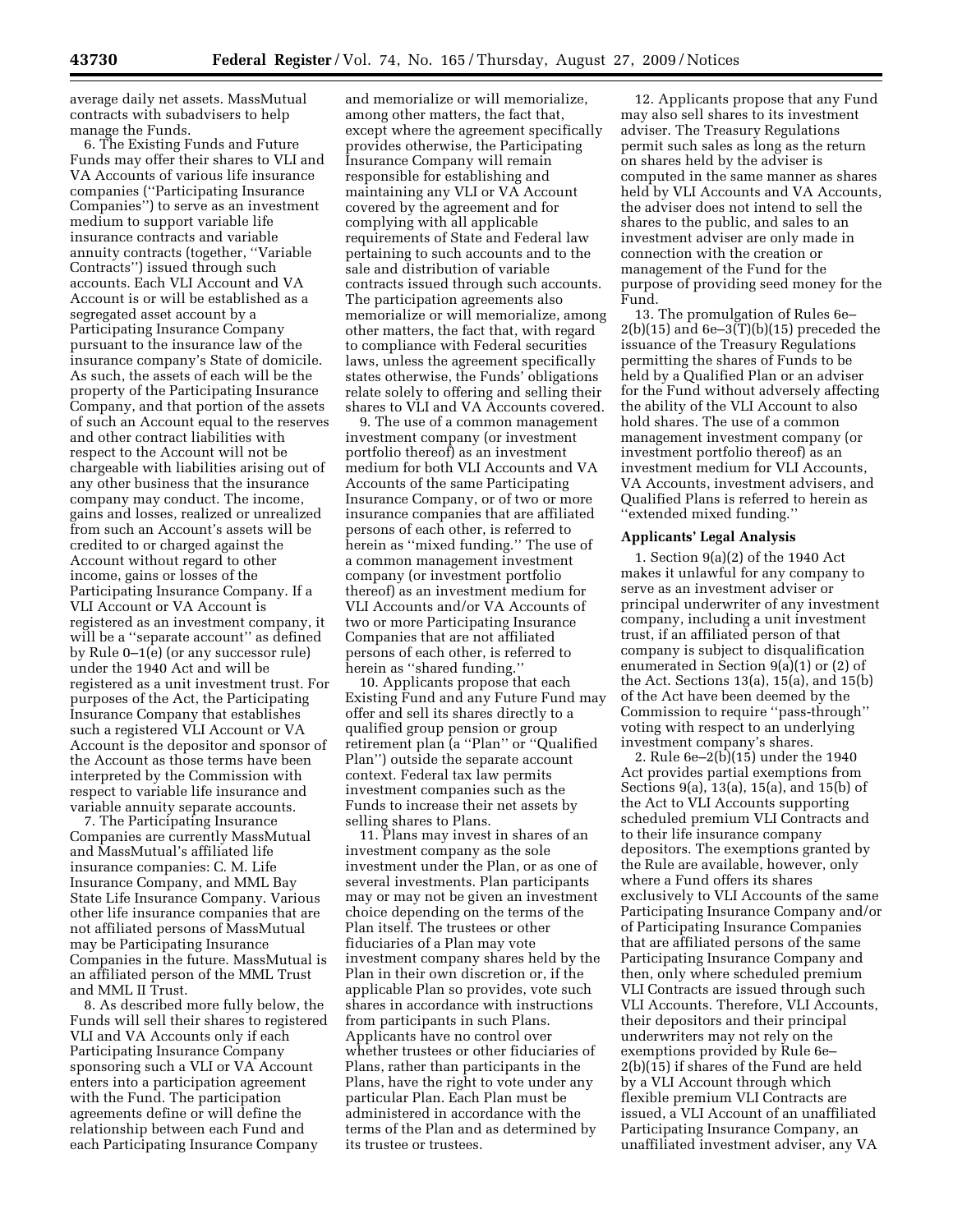Account or a Qualified Plan. In other words, Rule 6e–2(b)(15) does not provide exemptions when a scheduled premium VLI Account invests in shares of a management investment company that serves as a vehicle for mixed funding, extended mixed funding or shared funding.

3. Accordingly, Applicants request an order of the Commission granting exemptions from Sections 9(a), 13(a), 15(a), and 15(b) of the 1940 Act, and Rule 6e–2(b)(15) thereunder, in cases where a scheduled premium VLI Account holds shares of Funds and one or more of the following types of investors also hold shares of such Funds: (1) VA Accounts, (2) VLI Accounts, (3) a Fund's investment adviser (or an affiliated person of the investment adviser), and/or (4) a Qualified Plan.

4. Rule 6e–3(T)(b)(15) under the 1940 Act provides partial exemptions from Sections 9(a), 13(a), 15(a), and 15(b) of the Act to VLI Accounts supporting flexible premium variable life insurance contracts and their life insurance company depositors. The exemptions granted by the Rule are available, however, only where a Fund offers its shares exclusively to VLI Accounts (through which either scheduled premium or flexible premium VLI Contracts are issued) of the same Participating Insurance Company and/or of Participating Insurance Companies that are affiliated persons of the same Participating Insurance Company, VA Accounts of the same Participating Insurance Company or of affiliated Participating Insurance Companies, or the general account of the same Participating Insurance Company or of affiliated Participating Insurance Companies. Therefore, VLI Accounts, their depositors and their principal underwriters may not rely on the exemptions provided by Rule 6e– 3(T)(b)(15) if shares of the Fund are held by a VLI Account of an unaffiliated Participating Insurance Company, a VA Account of an unaffiliated Participating Insurance Company, an unaffiliated investment adviser, or a Qualified Plan. In other words, Rule 6e–3(T)(b)(15) provides exemptions when a VLI Account supporting flexible premium VLI Contracts invests in shares of a management investment company that serves as a vehicle for mixed funding but does not provide exemptions when such a VLI Account invests in shares of a management investment company that serves as a vehicle for extended mixed funding or shared funding.

5. Accordingly, Applicants request an order of the Commission granting exemptions from Sections 9(a), 13(a),

15(a) and 15(b) of the 1940 Act and Rule 6e–3(T)(b)(15) thereunder, in cases where a flexible premium VLI Account holds shares of Funds and one or more of the following types of investors also hold shares of such Funds: (1) VA Accounts, (2) VLI Accounts, (3) a Fund's investment adviser (or an affiliated person of the investment adviser), and/ or (4) a Qualified Plan.

6. As explained below, Applicants maintain that there is no policy reason for the sale of Fund shares to Qualified Plans to prohibit or otherwise limit a Participating Insurance Company from relying on the relief provided by Rules 6e–2(b)(15) and 6e–3(T)(b)(15). Notwithstanding, Rule 6e–2 and Rule 6e–3(T) each specifically provide that the relief granted thereunder is available only where shares of the underlying fund are offered exclusively to insurance company separate accounts. In this regard, Applicants request exemptive relief in cases where VLI Accounts hold shares of the Funds when shares of the Funds are also sold to Qualified Plans.

7. Applicants are not aware of any reason for excluding separate accounts and investment companies engaged in shared funding from the exemptive relief provided under Rules 6e–2(b)(15) and  $6e-3(T)(b)(15)$ , or for excluding separate accounts and investment companies engaged in mixed funding from the exemptive relief provided under Rule 6e–2(b)(15). Similarly, Applicants are not aware of any reason for excluding Participating Insurance Companies from the exemptive relief requested because the Funds may also sell their shares to qualified pension and retirement plans. Rather, Applicants assert that the proposed sale of shares of the Funds to Qualified Plans, in fact, may allow for the development of larger pools of assets resulting in the potential for greater investment and diversification opportunities, and for decreased expenses at higher asset levels resulting in greater cost efficiencies.

8. For the reasons explained below, Applicants have concluded that investment by Qualified Plans in the Funds should not increase the risk of material irreconcilable conflicts between owners of VLI Contracts and other types of investors or between owners of VLI Contracts issued by unaffiliated Participating Insurance Companies.

9. Consistent with the Commission's authority under Section 6(c) of the Act to grant exemptive orders to a class or classes of persons and transactions, Applicants request exemptions for a class consisting of Participating

Insurance Companies and their VLI Accounts investing in the Existing Funds and Future Funds, as well as their principal underwriters, that currently invest or in the future will invest in the Funds.

10. There is ample precedent, in a variety of contexts, for granting exemptive relief not only to the applicants in a given case, but also to members of the class not currently identified that may be similarly situated in the future. Such class relief has been granted in various contexts and from a wide variety of the 1940 Act's provisions, including class exemptions in the context of mixed funding, extended mixed funding, and shared funding. Such class exemptions have included, among other things, exemptions permitting the sale of shares by unnamed underlying funds to VLI and VA Accounts of Participating Insurance Companies and Qualified Plans.

11. Applicants note that the Commission has previously granted exemptive orders in cases where openend management investment companies offer their shares directly to Qualified Plans in addition to offering their shares to separate accounts of affiliated or unaffiliated insurance companies which issue either or both variable annuity contracts or variable life insurance contracts. Applicants State that the order sought in their application is largely identical to these precedents with respect to the scope of the exemptions and the conditions proposed by the Applicants.

12. Section 6(c) of the 1940 Act provides, in part, that the Commission, by order upon application, may conditionally or unconditionally exempt any person, security or transaction, or any class or classes of persons, securities or transactions, from any provision or provisions of the Act, or any rule or regulation thereunder, if and to the extent that such exemption is necessary or appropriate in the public interest and consistent with the protection of investors and the purposes fairly intended by the policy and provisions of the Act. Applicants submit that the exemptions requested are appropriate in the public interest and consistent with the protection of investors and the purposes fairly intended by the policy and provisions of the Act.

13. Section 9(a)(3) of the 1940 Act provides, among other things, that it is unlawful for any company to serve as investment adviser or principal underwriter of any registered open-end investment company if an affiliated person of that company is subject to a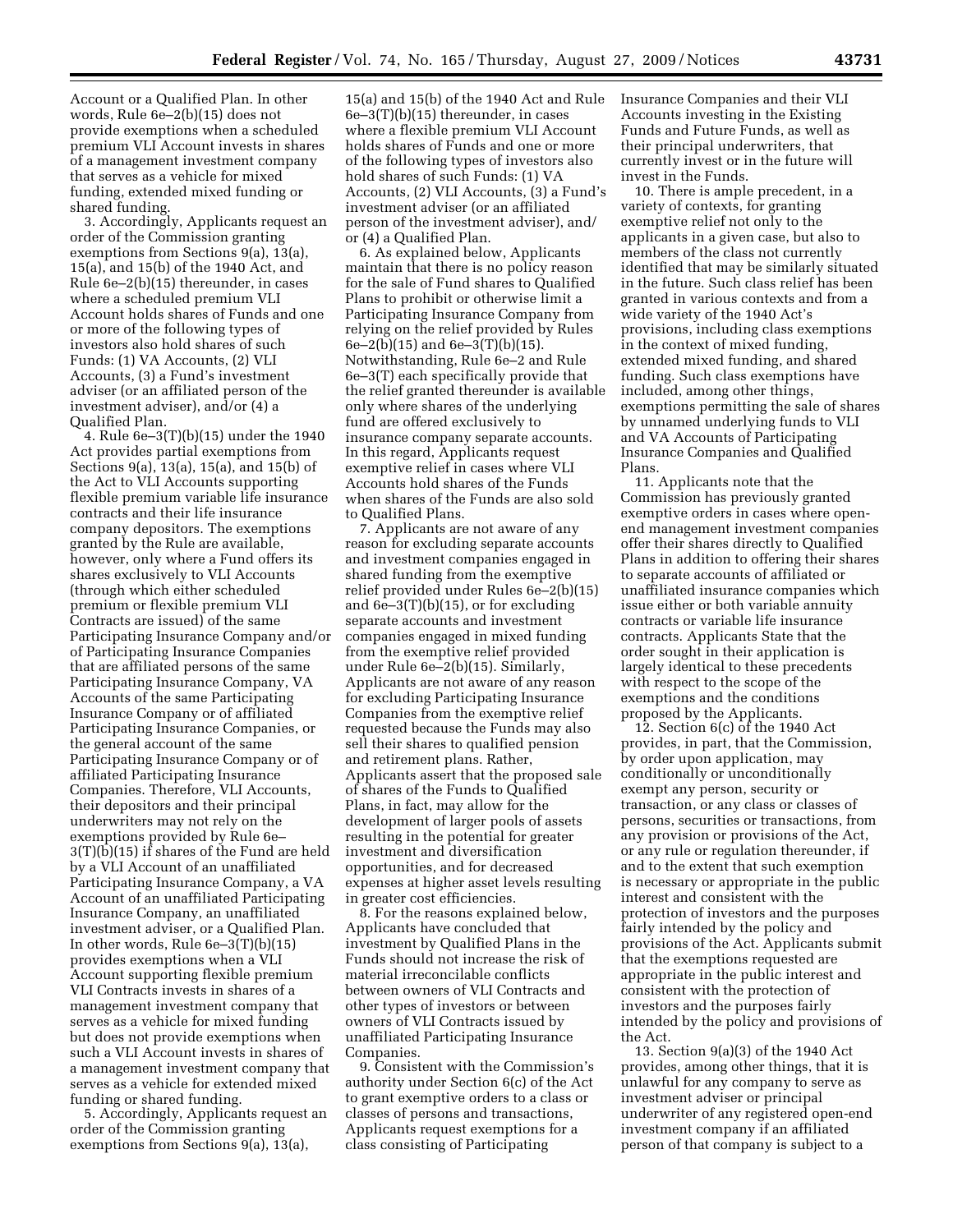disqualification enumerated in Sections 9(a)(1) or (2). Rules 6e–2(b)(15)(i) and (ii) and Rules  $6e-3(T)(b)(15)(i)$  and (ii) under the Act provide exemptions from Section 9(a) under certain circumstances, subject to the limitations discussed above on mixed funding, extended mixed funding and shared funding. These exemptions limit the application of the eligibility restrictions to affiliated individuals or companies that directly participate in management of the underlying investment company.

14. The relief provided by Rules 6e–  $2(b)(15)(i)$  and  $6e-3(T)(b)(15)(i)$  permits a person that is disqualified under Sections 9(a)(1) or (2) of the 1940 Act to serve as an officer, director, or employee of the life insurance company, or any of its affiliates, as long as that person does not participate directly in the management or administration of the underlying investment company. The relief provided by Rules 6e–2(b)(15)(ii) and 6e–3(T)(b)(15)(ii) under the Act permits the life insurance company to serve as the underlying investment company's investment adviser or principal underwriter, provided that none of the insurer's personnel who are ineligible pursuant to Section 9(a) participates in the management or administration of the investment company.

15. In effect, the partial relief granted in Rules 6e–2(b)(15) and 6e–3(T)(b)(15) under the Act from the requirements of Section 9 of the Act limits the amount of monitoring necessary to ensure compliance with Section 9 to that which is appropriate in light of the policy and purposes of Section 9. Those rules recognize that it is not necessary for the protection of investors or the purposes fairly intended by the policy and provisions of the Act to apply the provisions of Section 9(a) to all individuals in a large insurance complex, most of whom will have no involvement in matters pertaining to investment companies in that organization. Applicants assert that it is also unnecessary to apply Section 9(a) of the Act to the many individuals in various unaffiliated insurance companies (or affiliated companies of Participating Insurance Companies) that may utilize the Funds as investment vehicles for VLI Accounts and VA Accounts. There is no regulatory purpose served in extending the monitoring requirements to embrace a full application of Section 9(a)'s eligibility restrictions because of mixed funding, extended mixed funding or shared funding. The Participating Insurance Companies and Qualified Plans are not expected to play any role in the management of the Funds. Those

individuals who participate in the management of the Funds will remain the same regardless of which VA Accounts, VLI Accounts, insurance companies, investment advisers, or Qualified Plans use such Funds. Applying the monitoring requirements of Section 9(a) of the Act because of investment by VLI Accounts and Qualified Plans would be unjustified and would not serve any regulatory purpose. Furthermore, the increased monitoring costs could reduce the net rates of return realized by owners of VLI Contracts and Plan participants. Moreover, in the case of Qualified Plans, the Plans, unlike separate accounts, are not themselves investment companies, and therefore are not subject to Section 9 of the Act. Furthermore, it is not anticipated that a Qualified Plan would be an affiliated person of the Funds except by virtue of its holding 5% or more of a Fund's shares.

16. Rules 6e–2(b)(15)(iii) and 6e– 3(T)(b)(15)(iii) under the Act provide exemptions from pass-through voting requirements with respect to several significant matters, assuming the limitations on mixed funding, extended mixed funding and shared funding are observed. Rules 6e–2(b)(15)(iii)(A) and  $6e-3(T)(b)(15)(iii)(A)$  provide that the insurance company may disregard the voting instructions of its variable life insurance contract owners with respect to the investments of an underlying investment company, or any contract between such an investment company and its investment adviser, when required to do so by an insurance regulatory authority (subject to the provisions of paragraphs (b)(5)(i) and  $(b)(7)(ii)(A)$  of Rules  $6e-2$  and  $6e-3(T)$ ).

17. Rules 6e–2(b)(15)(iii)(B) and 6e–  $3(T)(b)(15)(iii)(A)(2)$  provide that an insurance company may disregard the voting instructions of owners of its variable life insurance contracts if such owners initiate any change in an underlying investment company's investment policies, principal underwriter or any investment adviser (provided that disregarding such voting instructions is reasonable and subject to the other provisions of paragraphs  $(b)(5)(ii)$ ,  $(b)(7)(ii)(B)$  and  $(b)(7)(ii)(C)$  of Rules 6e–2 and 6e–3(T)).

18. In the case of a change in the investment policies of the underlying investment company, the insurance company, in order to disregard contract owner voting instructions, must make a good faith determination that such a change either would: (1) Violate State law, or (2) result in investments that either (a) would not be consistent with the investment objectives of its separate account, or (b) would vary from the

general quality and nature of investments and investment techniques used by other separate accounts of the company, or of an affiliated life insurance company with similar investment objectives.

19. Both Rule 6e–2 and Rule 6e–3(T) generally recognize that a variable life insurance contract is primarily a life insurance contract containing many important elements unique to life insurance contracts and subject to extensive State insurance regulation. In adopting subparagraph (b)(15)(iii) of these Rules, the Commission implicitly recognized that State insurance regulators have authority, pursuant to State insurance laws or regulations, to disapprove or require changes in investment policies, investment advisers, or principal underwriters.

20. The sale of Fund shares to Qualified Plans or investment advisers will not have any impact on the exemptions requested herein regarding the disregard of pass-through voting rights. Shares sold to Qualified Plans will be held by such Plans. The exercise of voting rights by Plans, whether by trustees, participants, beneficiaries, or investment managers engaged by the Plans, does not raise the type of issues respecting disregard of voting rights that are raised by VLI Accounts. With respect to Plans, which are not registered as investment companies under the Act, there is no requirement to pass through voting rights to Plan participants. Indeed, to the contrary, applicable law expressly reserves voting rights associated with Plan assets to certain specified persons. For example, for many Plans, under Section 403(a) of Employee Retirement Income Security Act of 1974, as amended (''ERISA''), shares of a portfolio of an investment company sold to a Plan must be held by the trust(s) funding the Plan. Section 403(a) also provides that the trustee(s) of such trusts must have exclusive authority and discretion to manage and control the Plan, with two exceptions: (1) When the Plan expressly provides that the trustee(s) are subject to the direction of a named fiduciary who is not a trustee, in which case the trustee(s) are subject to proper directions made in accordance with the terms of the Plan and not contrary to ERISA, and (2) when the authority to manage, acquire, or dispose of assets of the Plan is delegated to one or more investment managers pursuant to Section 402(c)(3) of ERISA. For such Plans, unless one of the above two exceptions stated in Section 403(a) applies, Plan trustees have the exclusive authority and responsibility for voting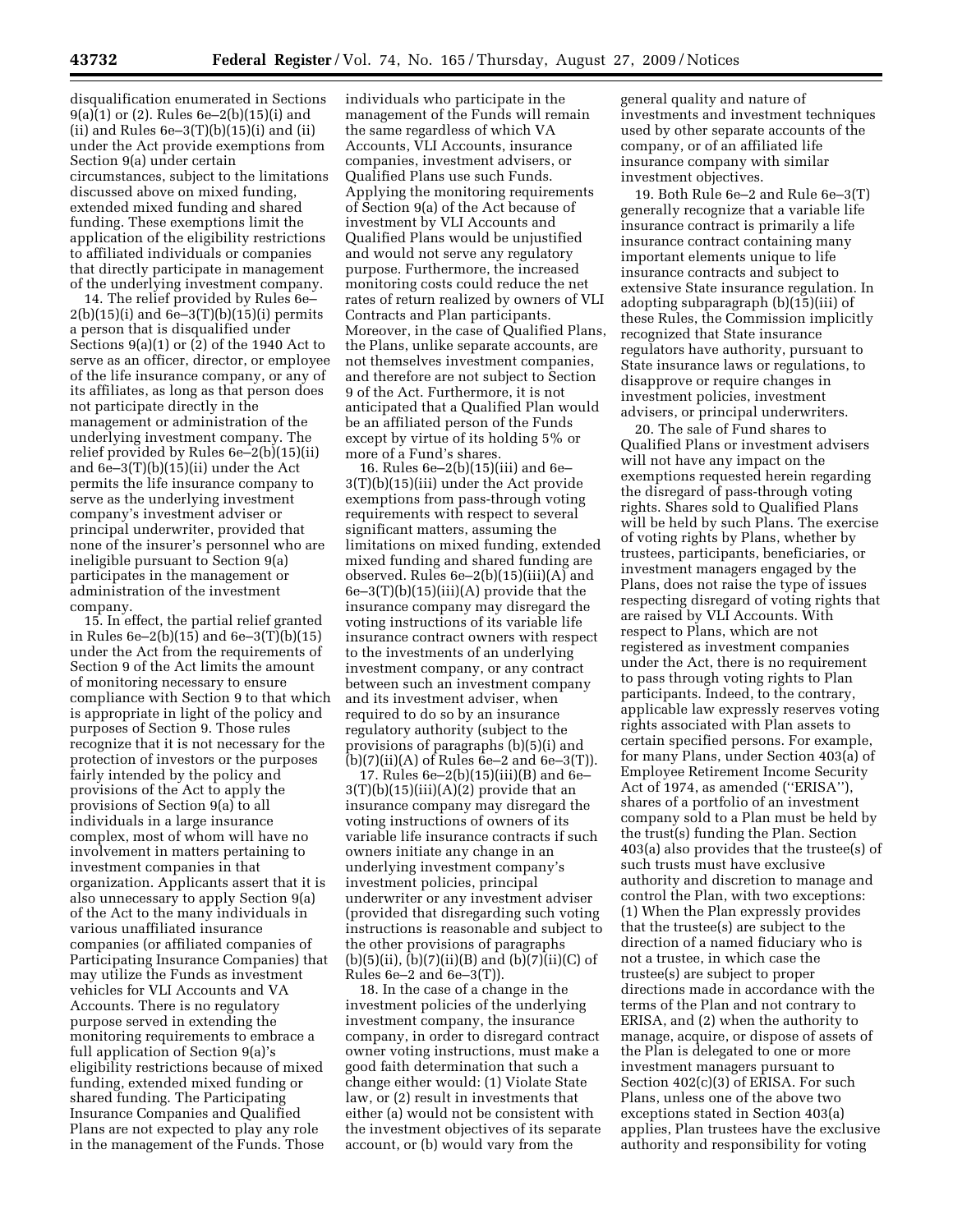investment company shares (or related proxies) held by their Plan.

21. If a named fiduciary to a Plan appoints an investment manager, the investment manager has the responsibility to vote the shares held, unless the right to vote such shares is reserved to the trustee(s) or another named fiduciary. The Plans may have their trustee(s) or other fiduciaries exercise voting rights attributable to investment securities held by the Plans in their discretion. Some Plans, however, may provide for the trustee(s), an investment adviser (or advisers), or another named fiduciary to exercise voting rights in accordance with instructions from Plan participants.

22. Where a Qualified Plan does not provide participants with the right to give voting instructions, Applicants do not see any potential for material irreconcilable conflicts of interest between or among the Variable Contract owners and Plan participants with respect to voting of the respective Fund shares. Accordingly, unlike the circumstances surrounding VLI Accounts and VA Accounts, because Plans are not required to pass through voting rights to participants, the issue of resolution of material irreconcilable conflicts of interest should not arise with respect to voting Fund shares.

23. In addition, if a Qualified Plan were to hold a controlling interest in a Fund, Applicants do not believe that such control would disadvantage other investors in such Fund to any greater extent than is the case when any institutional shareholder holds a majority of the shares of any open-end management investment company. In this regard, Applicants submit that investment in a Fund by a Plan will not create any of the voting complications occasioned by VLI Account investments in the Fund. Unlike VLI Account investments, Plan voting rights cannot be frustrated by veto rights of Participating Insurance Companies or State insurance regulators.

24. Where a Qualified Plan provides participants with the right to instruct the trustee(s) as to how to vote Fund shares, Applicants see no reason why such participants generally or those in a particular Plan, either as a single group or in combination with participants in other Plans, would vote in a manner that would disadvantage VLI Contract owners. The purchase of shares by Plans that provide voting rights does not present any complications not otherwise occasioned by mixed or shared funding.

25. Similarly, the sale of Fund shares to an investment adviser will not have any impact on the exemptions requested

herein regarding the disregard of passthrough voting rights. The exercise of voting rights by investment advisers does not raise the type of issues respecting disregard of voting rights that are raised by VLI Accounts. With respect to investment advisers, which are not registered as investment companies under the Act, there is no requirement to pass through voting rights.

26. Applicants recognize that the prohibitions on mixed and shared funding might reflect concern regarding possible different investment motivations among investors. When Rule 6e–2 was first adopted, variable annuity separate accounts could invest in mutual funds whose shares were also offered to the general public. Therefore, the Commission staff may have been concerned with the potentially different investment motivations of public shareholders and owners of variable life insurance contracts. There also may have been some concern with respect to the problems of permitting a State insurance regulatory authority to affect the operations of a publicly available mutual fund and the investment decisions of public shareholders.

27. For reasons unrelated to the Act, however, Revenue Ruling 81–225 (Sept. 25, 1981) effectively deprived variable annuity contracts funded by publicly available mutual funds of their taxbenefited status. The Tax Reform Act of 1984 codified the prohibition against the use of publicly available mutual funds as an investment vehicle for both variable annuity contracts and variable life insurance contracts. In particular, Section 817(h) of the Code, in effect, requires that the investments made by both variable annuity and variable life insurance separate accounts be ''adequately diversified.'' If such a separate account is organized as part of a ''two-tiered'' arrangement where the account invests in shares of an underlying open-end investment company (*i.e.,* an underlying fund), the diversification test will be applied to the underlying fund (or to each of several underlying funds), rather than to the separate account itself, but only if ''all of the beneficial interests'' in the underlying fund ''are held by one or more insurance companies (or affiliated companies) in their general account or in segregated asset accounts.'' Accordingly, a separate account that invests in a publicly available mutual fund will not be adequately diversified for these purposes. As a result, any underlying fund, including the Funds, that sells shares to VA Accounts or VLI Accounts, would, in effect, be precluded from also selling its shares to the public.

Consequently, the Funds may not sell their shares to the public.

28. Applicants assert that the rights of an insurance company or a State insurance regulator to disregard the voting instructions of owners of Variable Contracts is not inconsistent with either mixed funding or shared funding. The National Association of Insurance Commissioners Variable Life Insurance Model Regulation (the ''NAIC Model Regulation'') suggests that it is unlikely that insurance regulators would find an underlying fund's investment policy, investment adviser or principal underwriter objectionable for one type of Variable Contract but not another type. The NAIC Model Regulation has long permitted the use of a single underlying fund for different separate accounts. Moreover, Article VI, Section 3 of the NAIC Model Regulation has been amended to remove a previous prohibition on one separate account investing in another separate account. Lastly, the NAIC Model Regulation does not distinguish between scheduled premium and flexible premium variable life insurance contracts. The NAIC Model Regulation, therefore, reflects the NAIC's apparent confidence that such combined funding is appropriate and that State insurance regulators can adequately protect the interests of owners of all variable contracts.

29. Applicants assert that shared funding by unaffiliated insurance companies does not present any issues that do not already exist where a single insurance company is licensed to do business in several or all States. A particular State insurance regulator could require action that is inconsistent with the requirements of other States in which the insurance company offers its contracts. However, the fact that different insurers may be domiciled in different States does not create a significantly different or enlarged problem.

30. Shared funding by unaffiliated insurers, in this respect, is no different than the use of the same investment company as the funding vehicle for affiliated insurers, which Rules 6e–  $2(b)(15)$  and  $6e-3(T)(b)(15)$  permit. Affiliated insurers may be domiciled in different States and be subject to differing State law requirements. Affiliation does not reduce the potential, if any exists, for differences in State regulatory requirements. In any event, the conditions set forth below are designed to safeguard against, and provide procedures for resolving, any adverse effects that differences among State regulatory requirements may produce. If a particular State insurance regulator's decision conflicts with the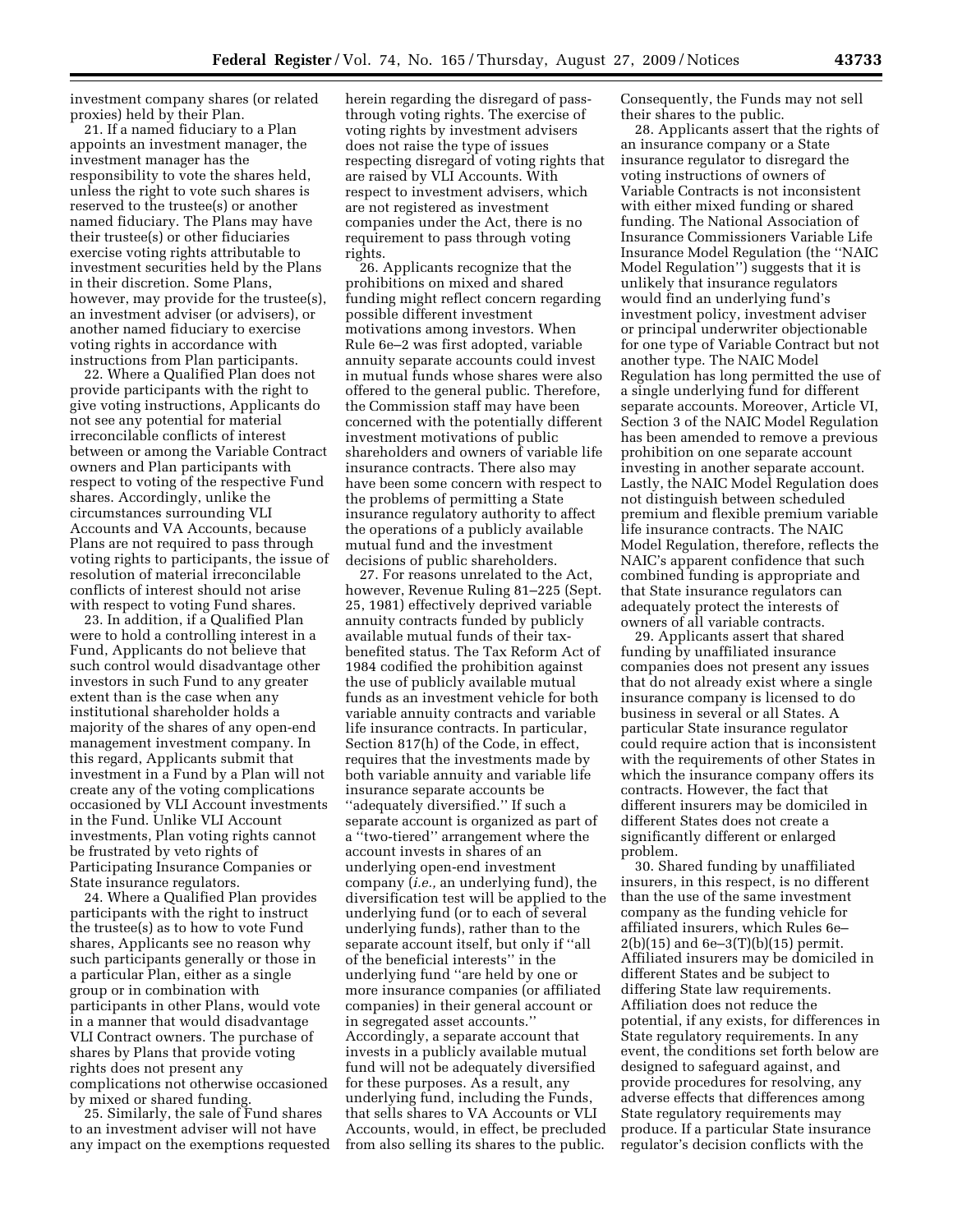majority of other State regulators, then the affected Participating Insurance Company will be required to withdraw its separate account investments in the relevant Fund. This requirement will be provided for in the participation agreement that will be entered into by Participating Insurance Companies with the relevant Fund.

31. Rules 6e–2(b)(15) and 6e– 3(T)(b)(15) give Participating Insurance Companies the right to disregard the voting instructions of VLI Contract owners in certain circumstances. This right derives from the authority of State insurance regulators over VLI Accounts and VA Accounts. Under Rules 6e–  $2(b)(15)$  and 6e-3(T)(b)(15), a Participating Insurance Company may disregard VLI Contract owner voting instructions only with respect to certain specified items. Affiliation does not eliminate the potential, if any exists, for divergent judgments as to the advisability or legality of a change in investment policies, principal underwriter or investment adviser initiated by such Contract owners. The potential for disagreement is limited by the requirements in Rules 6e–2 and 6e– 3(T) that the Participating Insurance Company's disregard of voting instructions be reasonable and based on specific good faith determinations.

32. A particular Participating Insurance Company's disregard of voting instructions, nevertheless, could conflict with the voting instructions of a majority of VLI Contract owners. The Participating Insurance Company's action possibly could be different than the determination of all or some of the other Participating Insurance Companies (including affiliated insurers) that the voting instructions of VLI Contract owners should prevail, and either could preclude a majority vote approving the change or could represent a minority view. If the Participating Insurance Company's judgment represents a minority position or would preclude a majority vote, then the Participating Insurance Company may be required, at the relevant Fund's election, to withdraw its VLI Accounts' and VA Accounts' investments in the relevant Fund. No charge or penalty will be imposed as a result of such withdrawal. This requirement will be provided for in the participation agreement entered into by the Participating Insurance Companies with the relevant Fund.

33. Applicants assert that there is no reason why the investment policies of an Fund would or should be materially different from what these policies would or should be if the Fund supported only VA Accounts or VLI

Accounts, whether flexible premium or scheduled premium VLI Contrasts. Each type of insurance contract is designed as a long-term investment program.

34. Each Fund will be managed to attempt to achieve its specified investment objective, and not favor or disfavor any particular Participating Insurance Company or type of insurance contract. There is no reason to believe that different features of various types of Variable Contracts will lead to different investment policies for each or for different VLI Accounts and VA Accounts. The sale of Variable Contracts and ultimate success of all VA Accounts and VLI Accounts depends, at least in part, on satisfactory investment performance, which provides an incentive for each Participating Insurance Company to seek optimal investment performance.

35. Furthermore, no single investment strategy can be identified as appropriate to a particular Variable Contract. Each ''pool'' of VLI Contract and VA Contract owners is composed of individuals of diverse financial status, age, insurance needs and investment goals. A Fund supporting even one type of Variable Contract must accommodate these diverse factors in order to attract and retain purchasers. Permitting mixed and shared funding will provide economic support for the continuation of the Funds. Mixed and shared funding will broaden the base of potential Variable Contract owner investors, which may facilitate the establishment of additional Funds serving diverse goals.

36. Applicants do not believe that the sale of the shares to Plans will increase the potential for material irreconcilable conflicts of interest between or among different types of investors. In particular, Applicants see very little potential for such conflicts beyond those that would otherwise exist between owners of VLI Contracts and VA Contracts. Applicants submit that either there are no conflicts of interest or that there exists the ability by the affected parties to resolve such conflicts consistent with the best interests of VLI Contract owners, VA Contract owners and Plan participants.

37. Applicants considered whether there are any issues raised under the Code, Treasury Regulations, or Revenue Rulings thereunder, if Qualified Plans, VA Accounts, and VLI Accounts all invest in the same Fund. Applicants have concluded that neither the Code, nor the Treasury Regulations nor Revenue Rulings thereunder, present any inherent conflicts of interest if Plans, VLI Accounts, and VA Accounts all invest in the same Fund.

38. Applicants note that, while there are differences in the manner in which distributions from VLI Accounts and Qualified Plans are taxed, these differences have no impact on the Funds. When distributions are to be made, and a VLI Account or Plan is unable to net purchase payments to make distributions, the VLI Account or Plan will redeem shares of the relevant Fund at its net asset values in conformity with Rule 22c–1 under the Act (without the imposition of any sales charge) to provide proceeds to meet distribution needs. A Participating Insurance Company will then make distributions in accordance with the terms of its VLI Contract and a Plan will then make distributions in accordance with the terms of the Plan.

39. Applicants considered whether it is possible to provide an equitable means of giving voting rights to VLI Contract owners and Plans. In connection with any meeting of Fund shareholders, the Fund's transfer agent will inform each Participating Insurance Company, investment adviser, and Qualified Plan of their share holdings and provide other information necessary for such shareholders to participate in the meeting (*e.g.,* proxy materials). Each Participating Insurance Company then will solicit voting instructions from owners of VLI Contracts and VA Contracts as required by either Rules 6e–2 or 6e–3(T), or Section  $12(d)(1)(E)(iii)(aa)$  of the Act, as applicable, and its participation agreement with the relevant Fund. Shares held by Plans will be voted in accordance with applicable law. The voting rights provided to Plans with respect to the shares would be no different from the voting rights that are provided to Plans with respect to shares of mutual funds sold to the general public. Furthermore, if a material irreconcilable conflict arises because of a Plan's decision to disregard Plan participant voting instructions, if applicable, and that decision represents a minority position or would preclude a majority vote, the Plan may be required, at the election of the relevant Fund, to withdraw its investment in the Fund, and no charge or penalty will be imposed as a result of such withdrawal.

40. Applicants do not believe that the ability of a Fund to sell its shares to its investment adviser or Qualified Plans gives rise to a senior security. ''Senior Security'' is defined in Section 18(g) of the Act to include ''any stock of a class having priority over any other class as to distribution of assets or payment of dividends.'' As noted above, regardless of the rights and benefits of participants under Plans and owners of VLI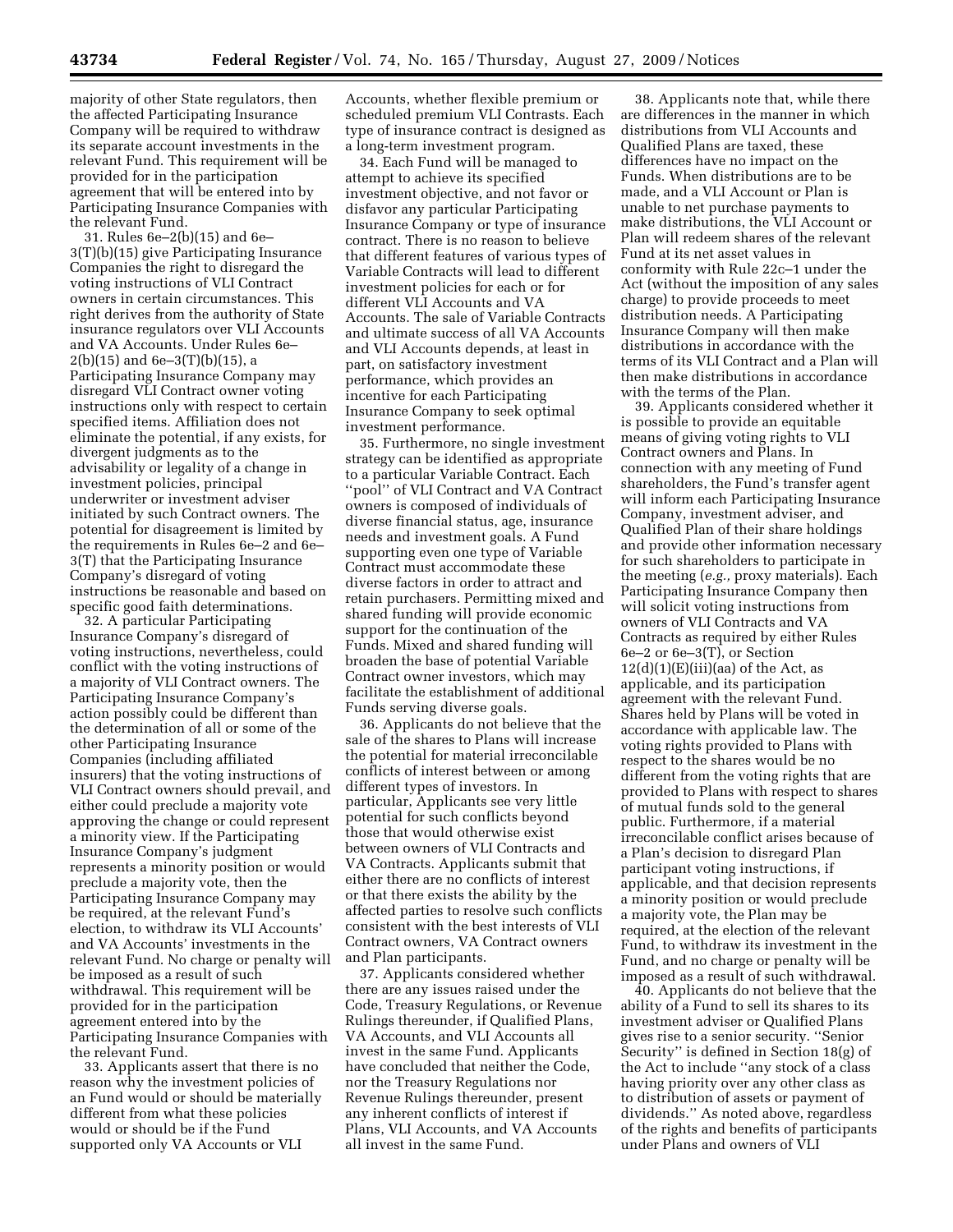Contracts, VLI Accounts, VA Accounts, Participating Insurance Companies, and Plans, only have, or will only have, rights with respect to their respective shares of a Fund. These parties can only redeem such shares at net asset value. No shareholder of a Fund has any preference over any other shareholder with respect to distribution of assets or payment of dividends.

41. Applicants do not believe that the veto power of State insurance commissioners over certain potential changes to Fund investment objectives approved by owners of VLI Contracts creates conflicts between the interests of such owners and the interests of Plan participants. Applicants note that a basic premise of corporate democracy and shareholder voting is that not all shareholders may agree with a particular proposal. Their interests and opinions may differ, but this does not mean that inherent conflicts of interest exist between or among such shareholders or that occasional conflicts of interest that do occur between or among them are likely to be irreconcilable.

42. Although Participating Insurance Companies may have to overcome regulatory impediments in redeeming shares of a Fund held by their VLI Accounts, the Plans and the participants in participant-directed Plans can make decisions quickly and redeem their shares in a Fund and reinvest in another investment company or other funding vehicle without impediments, or as is the case with most Plans, hold cash pending suitable investment. As a result, conflicts between the interests of VLI Contract owners and the interests of Plans and Plan participants can usually be resolved quickly since the Plans can, on their own, redeem their Fund shares.

43. Finally, Applicants considered whether there is a potential for future conflicts of interest between Participating Insurance Companies and Qualified Plans created by future changes in the tax laws. Applicants do not see any greater potential for material irreconcilable conflicts arising between the interests of VLI Contract owners (or, for that matter, VA Contract owners) and Plan participants from future changes in the Federal tax laws than that which already exists between VLI Contract owners and VA Contract owners.

44. Applicants recognize that the foregoing is not an all-inclusive list, but rather is representative of issues that they believe are relevant to their application. Applicants believe that the discussion contained therein demonstrates that the sale of Fund shares to Qualified Plans would not

increase the risk of material irreconcilable conflicts between the interests of Plan participants and VLI Contract owners or other investors. Further, Applicants submit that the use of the Funds with respect to Plans is not substantially dissimilar from each Fund's current and anticipated use, in that Plans, like VLI Accounts, are generally long-term investors.

45. Applicants assert that permitting a Fund to sell its shares to its investment adviser (or the adviser's affiliates) for the purpose of obtaining seed money will enhance management of each Fund without raising significant concerns regarding material irreconcilable conflicts among different types of investors. A potential source of initial capital is a Fund's investment adviser. However, provision of seed capital or the purchase of shares in connection with the management of a Fund by its investment adviser may be deemed to violate the exclusivity requirement of Rule 6e–2(b)(15) and/or Rule 6e– 3(T)(b)(15). Given the conditions of Treasury Regulation 1.817–5(f)(3) and the harmony of interest between a Fund, on the one hand, and its investment adviser (or affiliates), on the other, Applicants assert that little incentive for overreaching exists. Furthermore, such investment should not implicate the concerns discussed above regarding the creation of material irreconcilable conflicts. Instead, investments by an investment adviser (or its affiliates), will permit the orderly and efficient creation and operation of a Fund, and reduce the expense and uncertainty of using outside parties at the early stages of the Fund's operations.

46. Various factors have limited the number of insurance companies that offer Variable Contracts. These factors include the costs of organizing and operating a funding vehicle, certain insurers' lack of experience with respect to investment management, and the lack of name recognition by the public of certain insurance companies as investment experts. In particular, some smaller life insurance companies may not find it economically feasible, or within their investment or administrative expertise, to enter the Variable Contract business on their own. Use of the Funds as a common investment vehicle for VLI Accounts would reduce or eliminate these concerns. Mixed and shared funding should also provide several benefits to owners of VLI Contracts by eliminating a significant portion of the costs of establishing and administering separate underlying funds.

47. Participating Insurance Companies will benefit not only from

the investment and administrative expertise of the Funds' investment advisers and subadvisers, but also from the potential cost efficiencies and investment flexibility afforded by larger pools of funds. Mixed and shared funding also would permit a greater amount of assets available for investment by a Fund, thereby promoting economies of scale, by permitting increased safety through greater diversification, or by making the addition of new Funds more feasible. Therefore, mixed and shared funding will encourage more insurance companies to offer VLI Accounts. This should result in increased competition with respect to both VLI Account design and pricing, which can in turn be expected to result in more product variety. Applicants also assert that sale of shares in a Fund to Qualified Plans, in addition to VLI Accounts and VA Accounts, will result in an increased amount of assets available for investment in a Fund. This may benefit VLI Account owners by promoting economies of scale, permitting increased safety of investments through greater diversification, and making the addition of new Funds more feasible.

48. Applicants also submit that, regardless of the type of shareholder in a Fund, its investment adviser (and the adviser's affiliates) are or would be contractually and otherwise obligated to manage the Fund solely and exclusively in accordance with that Fund's investment objectives, policies and restrictions, as well as any guidelines established by its board of trustees (a ''Board''). Thus, each Fund will be managed in the same manner as any other mutual fund.

49. Applicants note that VLI Accounts historically have been employed to accumulate shares of mutual funds that are not affiliated with the depositor or sponsor of the VLI Account. In particular, Applicants assert that sales of Fund shares, as described above, will not have any adverse Federal income tax consequences to other investors in such a Fund.

50. In addition, Applicants assert that granting the exemptions requested herein is in the public interest and, as discussed above, will not compromise the regulatory purposes of Sections 9(a), 13(a), 15(a), or 15(b) of the Act or Rules 6e–2 or 6e–3(T) thereunder.

#### **Applicants' Conditions**

Applicants agree that the order granting the requested relief shall be subject to the following conditions which shall apply to the Funds as well as any Future Fund that relies on the order: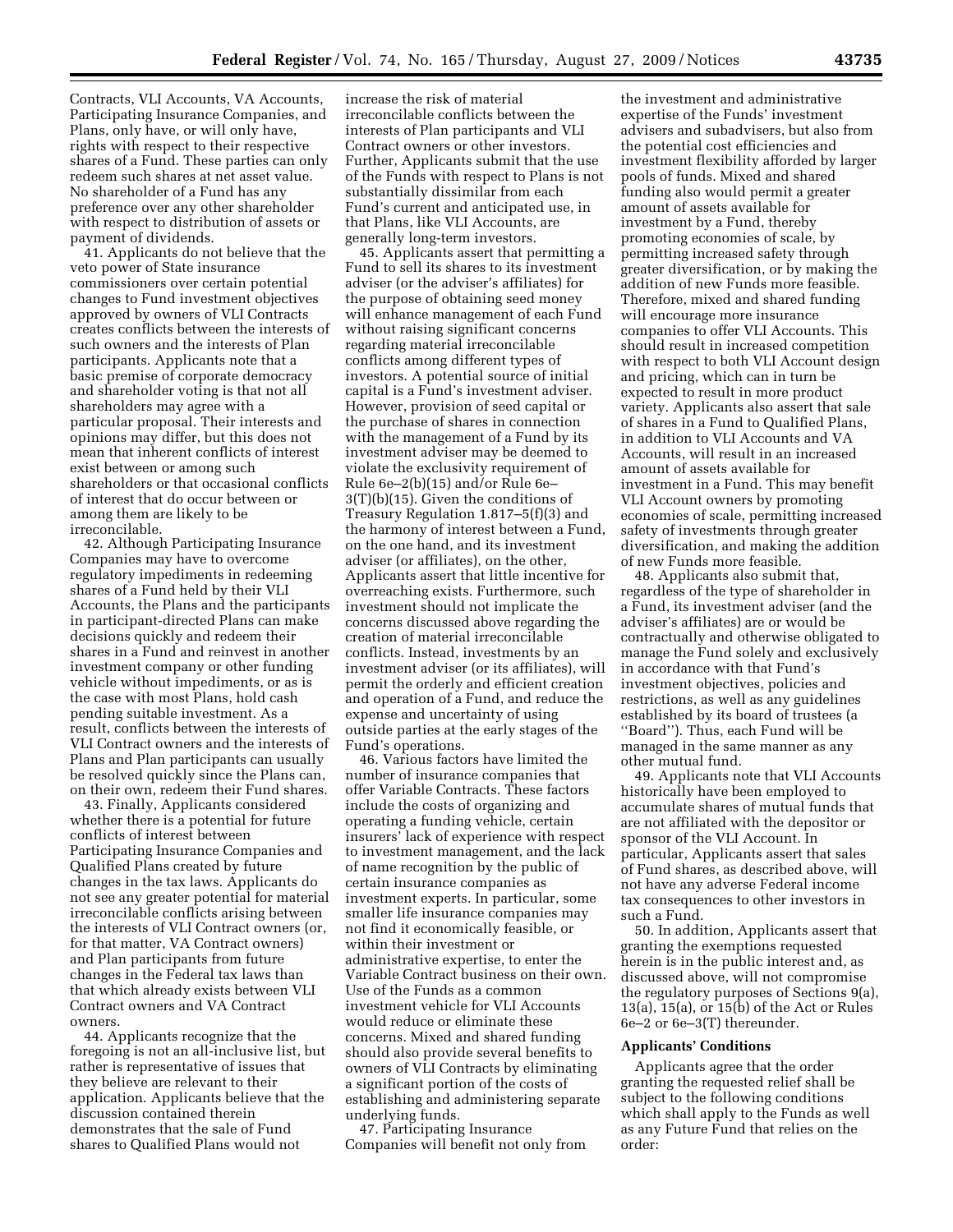1. A majority of the Board of each Fund will consist of persons who are not ''interested persons'' of the Fund, as defined by Section 2(a)(19) of the 1940 Act, and the rules thereunder, and as modified by any applicable orders of the Commission, except that if this condition is not met by reason of death, disqualification or bona fide resignation of any trustee or trustees, then the operation of this condition will be suspended: (a) For a period of 90 days if the vacancy or vacancies may be filled by the Board, (b) for a period of 150 days if a vote of shareholders is required to fill the vacancy or vacancies, or (c) for such longer period as the Commission may prescribe by order upon application, or by future rule.

2. Each Board will monitor its respective Fund for the existence of any material irreconcilable conflict between and among the interests of the owners of all VLI Contracts and VA Contracts and participants of all Plans investing in the Fund, and determine what action, if any, should be taken in response to such conflicts. A material irreconcilable conflict may arise for a variety of reasons, including: (a) An action by any State insurance regulatory authority, (b) a change in applicable Federal or State insurance, tax, or securities laws or regulations, or a public ruling, private letter ruling, no-action or interpretive letter, or any similar action by insurance, tax or securities regulatory authorities, (c) an administrative or judicial decision in any relevant proceeding, (d) the manner in which the investments of the Fund are being managed, (e) a difference in voting instructions given by VA Contract owners, VLI Contract owners, and Plans or Plan participants, (f) a decision by a Participating Insurance Company to disregard the voting instructions of contract owners; or (g) if applicable, a decision by a Plan to disregard the voting instructions of Plan participants.

3. Participating Insurance Companies (on their own behalf, as well as by virtue of any investment of general account assets in a Fund), any investment adviser to a Fund, and any Plan that executes a participation agreement upon its becoming an owner of 10% or more of the net assets of a Fund (collectively, ''Participants'') will report any potential or existing conflicts to the relevant Board. Each Participant will be responsible for assisting the Board in carrying out the Board's responsibilities under these conditions by providing the Board with all information reasonably necessary for the Board to consider any issues raised. This responsibility includes, but is not limited to, an obligation by each

Participating Insurance Company to inform the Board whenever Variable Contract owner voting instructions are disregarded, and, if pass-through voting is applicable, an obligation by each Plan to inform the Board whenever it has determined to disregard Plan participant voting instructions. The responsibility to report such information and conflicts, and to assist the Board, will be a contractual obligation of all Participating Insurance Companies under their participation agreement with a Fund, and these responsibilities will be carried out with a view only to the interests of the Variable Contract owners. The responsibility to report such information and conflicts, and to assist the Board, also will be contractual obligations of all Plans under their participation agreement with a Fund, and such agreements will provide that these responsibilities will be carried out with a view only to the interests of Plan participants.

4. If it is determined by a majority of a Board, or a majority of the disinterested directors/trustees of such Board, that a material irreconcilable conflict exists, then the relevant Participant will, at its expense and to the extent reasonably practicable (as determined by a majority of the disinterested directors/trustees), take whatever steps are necessary to remedy or eliminate the material irreconcilable conflict, up to and including: (a) Withdrawing the assets allocable to some or all of their VLI Accounts or VA Accounts from the Fund and reinvesting such assets in a different investment vehicle including another Fund, (b) in the case of a Participating Insurance Company, submitting the question as to whether such segregation should be implemented to a vote of all affected Variable Contract owners and, as appropriate, segregating the assets of any appropriate group (*i.e.,* VA Contract owners or VLI Contact owners of one or more Participating Insurance Companies) that votes in favor of such segregation, or offering to the affected Contract owners the option of making such a change, (c) withdrawing the assets allocable to some or all of the Plans from the affected Fund and reinvesting them in a different investment medium, and (d) establishing a new registered management investment company or managed separate account. If a material irreconcilable conflict arises because of a decision by a Participating Insurance Company to disregard Variable Contract owner voting instructions, and that decision represents a minority position or would preclude a majority vote, then

the Participating Insurance Company may be required, at the election of the Fund, to withdraw such Participating Insurance Company's VA Account and VLI Account investments in the Fund, and no charge or penalty will be imposed as a result of such withdrawal. If a material irreconcilable conflict arises because of a Plan's decision to disregard Plan participant voting instructions, if applicable, and that decision represents a minority position or would preclude a majority vote, the Plan may be required, at the election of the Fund, to withdraw its investment in the Fund, and no charge or penalty will be imposed as a result of such withdrawal. The responsibility to take remedial action in the event of a Board determination of a material irreconcilable conflict and to bear the cost of such remedial action will be a contractual obligation of all Participants under their participation agreement with a Fund, and these responsibilities will be carried out with a view only to the interests of Variable Contract owners or, as applicable, Plan participants.

For purposes of this Condition 4, a majority of the disinterested directors/ trustees of the Board of each Fund will determine whether or not any proposed action adequately remedies any material irreconcilable conflict, but, in no event, will the Fund or its investment adviser be required to establish a new funding vehicle for any Variable Contract or Plan. No Participating Insurance Company will be required by this Condition 4 to establish a new funding vehicle for any Variable Contract if any offer to do so has been declined by vote of a majority of the Contract owners materially and adversely affected by the material irreconcilable conflict. Further, no Plan will be required by this Condition 4 to establish a new funding vehicle for the Plan if: (a) A majority of the Plan participants materially and adversely affected by the irreconcilable material conflict vote to decline such offer, or (b) pursuant to documents governing the Plan, the Plan trustee makes such decision without a Plan participant vote.

5. A Board's determination of the existence of a material irreconcilable conflict and its implications will be made known in writing promptly to all Participants.

6. Participating Insurance Companies will provide pass-through voting privileges to all Variable Contract owners whose Contracts are issued through registered VLI Accounts or registered VA Accounts for as long as required by the Act as interpreted by the Commission. However, as to Variable Contracts issued through VA Accounts